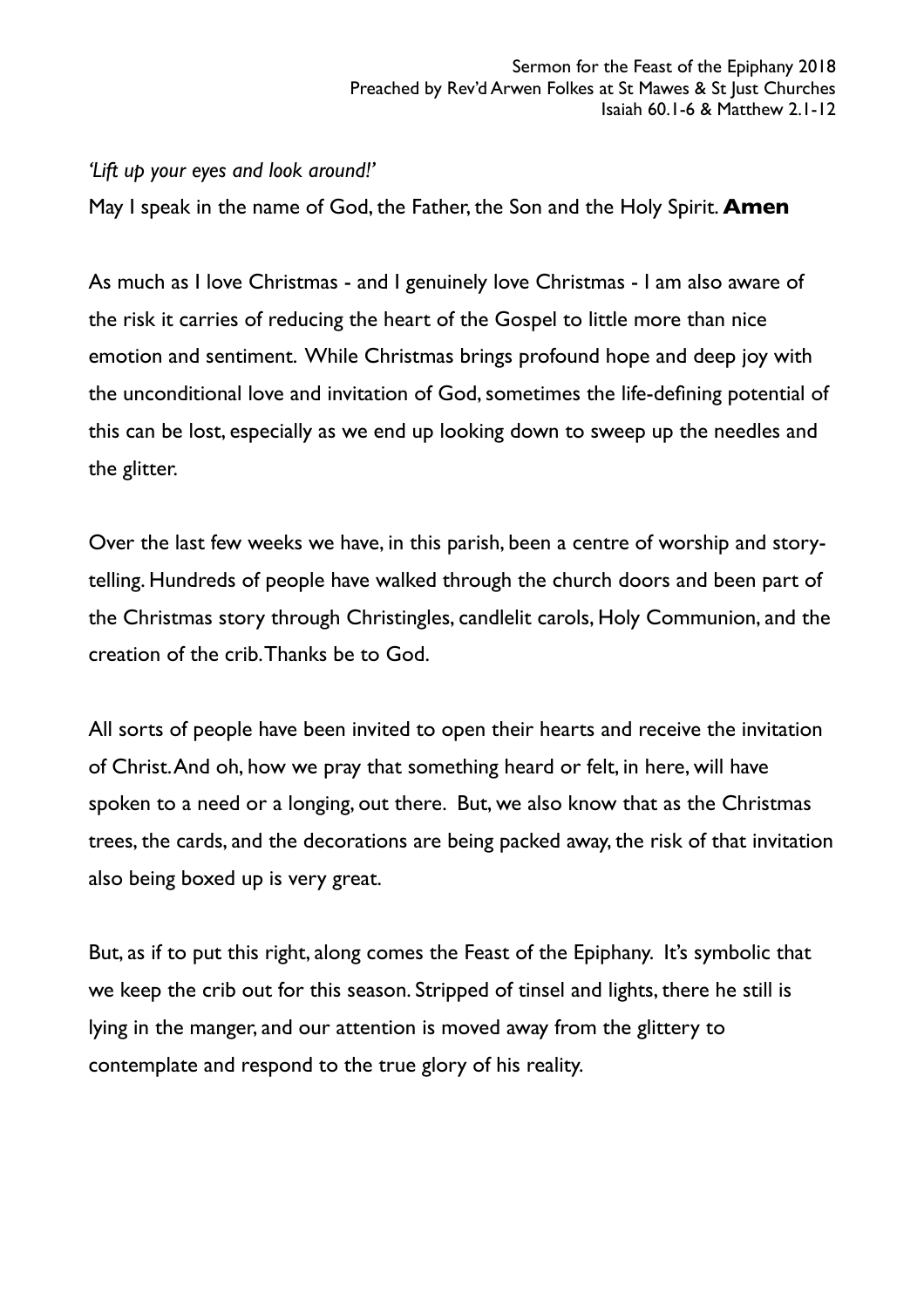Be not deceived by the Christmas cards you took down this week, especially the ones, with the hills painted in purple, blue, and gold, with silhouettes of men and camels on the horizon; shapes so familiar and comfortable.

Be not distracted by the nativity play, the children dressed in brown and yellow blankets, with gold shoeboxes and homemade crowns that slip awkwardly to the side.

The Feast of the Epiphany cannot be adequately depicted in art or school plays, (however beautiful and endearing they are), because the theology of the Epiphany reaches far beyond things familiar and comfortable. Dare I say it, without the meaning of Epiphany the message of Christmas is incomplete.

Now, I really think that the visitors, commonly known as the Wise Men or the Three Kings, are most accurately known as the Magi as they are described in the earliest text. It's an important distinction because The 'Magi' highlights how very different they were from Jesus' Jewish context and has nothing to do with wisdom or royalty. I personally prefer it because it indicates much about the unconventional strangers from the East – strangers to the traditions of the land they entered, strangers to the political compromises between Palace and Temple, and strangers to the pious practices of faith.

The inclusion of the 'Magi' as the earliest visitors to Christ, makes clear that he was not *just* for those 'in the know', but for the outsiders, the unconventional, the strangers.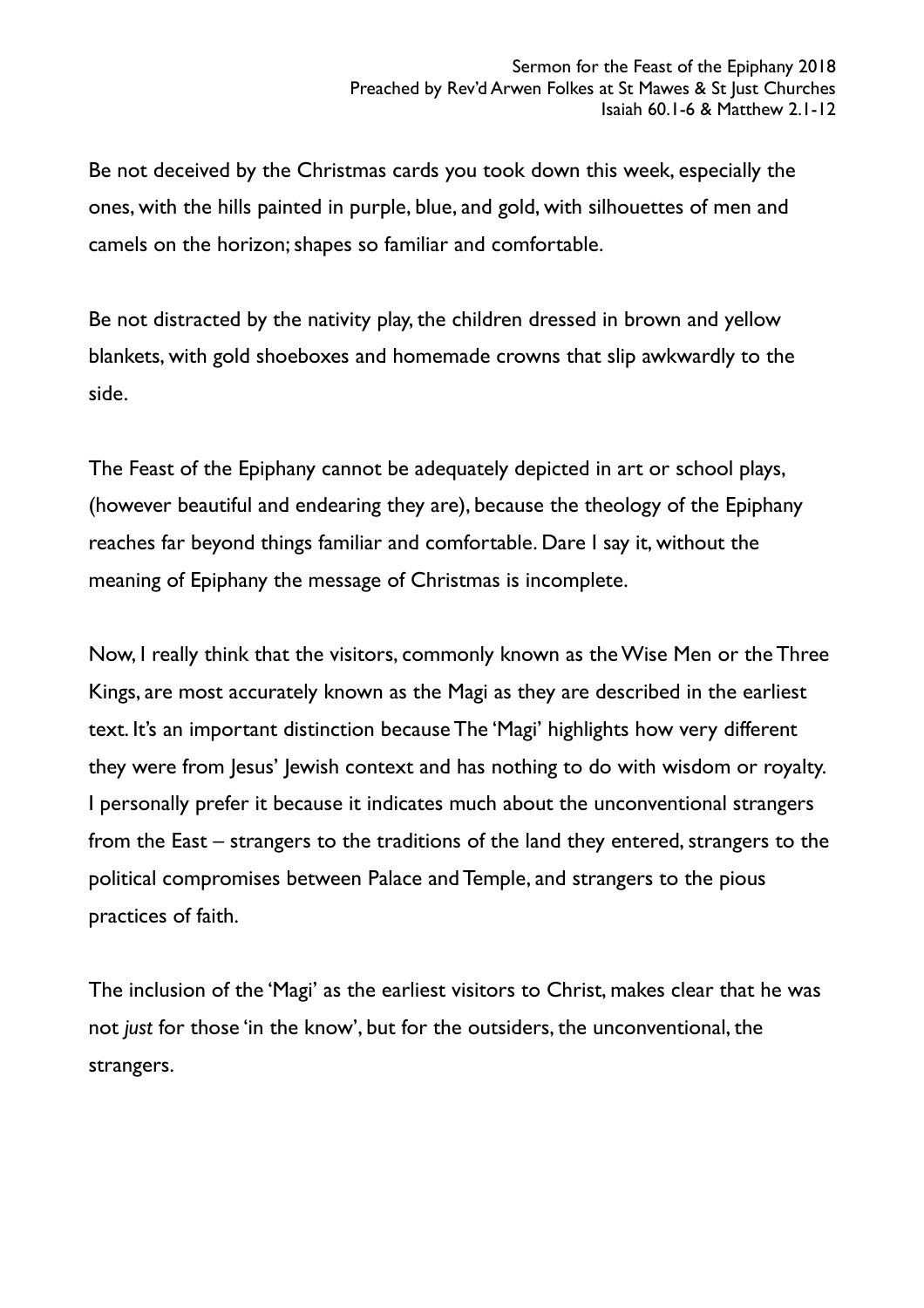This is the good news; if you feel like a stranger in a foreign land - you're welcome here. If you're searching, or lost, or wandering - this is the place for you. If you don't quite fit into convention - please do come in. Christianity is not a place of uniformity or exclusivity, this is a place of radical welcome and warmth.

Unfortunately, the church sometimes loses sight of this, in the way that losing sight of things can often happen to the church.

At college our Vice Principal always used to say to us of ministry '*Don't get in the way*' cautioning us to make sure that our own ideas or ego didn't stand in the way of another persons journey towards Christ. Sound advice for the church as well as the clergy, as many things that are supposed to be shaped *by* the Gospel do end up '*getting in the way*' by restricting or reducing the radical reach of God's Incarnation for all people. It is easy to become blinkered, by things like the building, or tradition, or even by a narrow biblical lens.

With such blinkers in mind it is interesting to note that the magi and the shepherds, (Christ's first visitors), had a shared expansiveness in their perspective on things.

As the shepherds gazed out into a vast horizon of hills and geography they had an unlimited view with plenty of space for the heavenly host to appear. As the magi gazed upwards into a vast sky of depth and moonlight they had an unlimited view with plenty of space for the star to appear. Neither were looking downwards or through a tunnel, they were attentively un-blinkered, with an open-ness for the new, the surprising, and even the unconventional.

*'Lift up your eyes and look around; they all gather together*' Isaiah writes '*then you shall see and be radiant, your heart shall thrill and rejoice'.*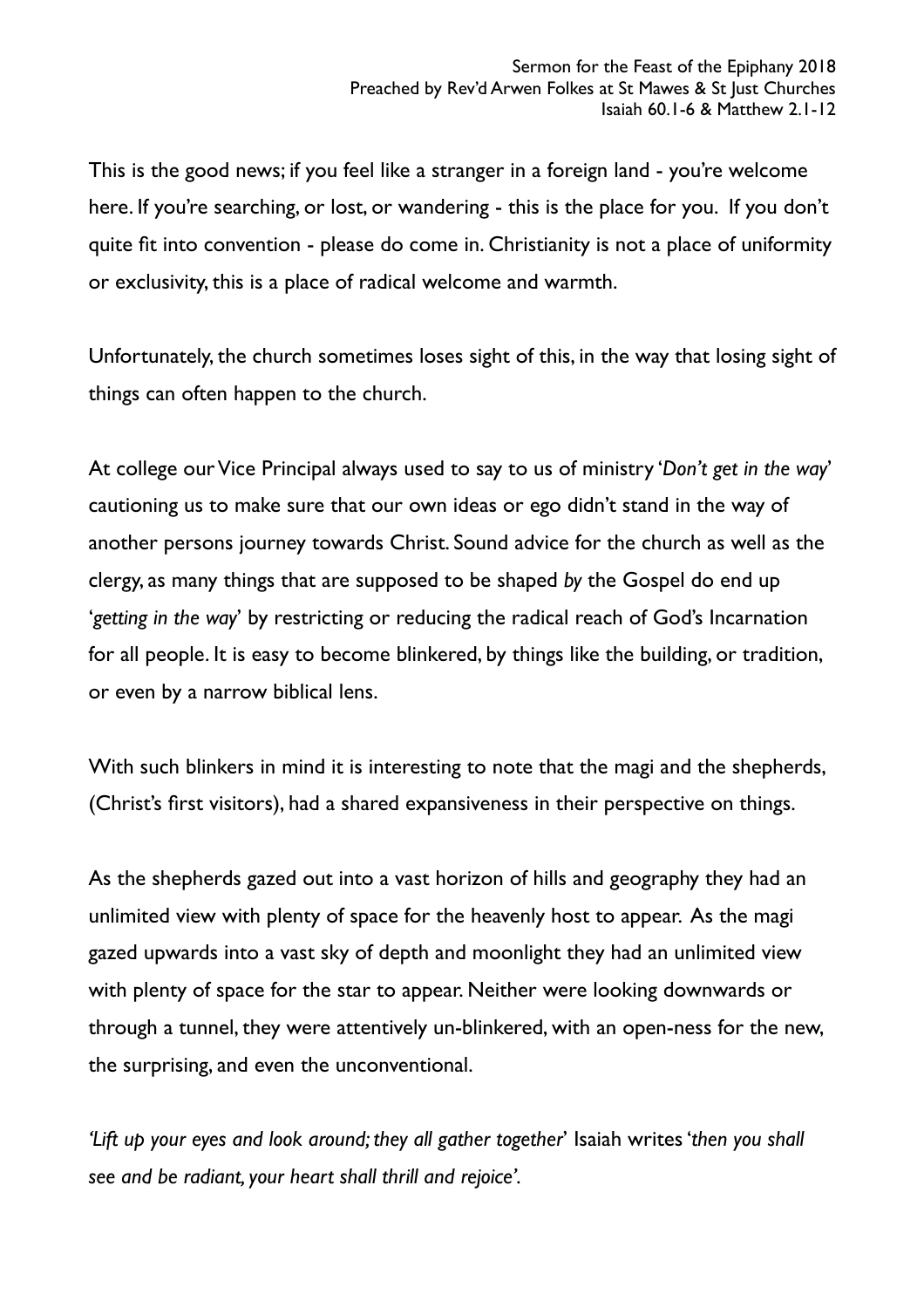There can be little doubt that the hearts of the Magi 'thrilled and rejoiced' as a result of what they encountered, by looking up and around. And then they responded. With the star in their view, they courageously stepped out of their comfort and journeyed into the unknown as strangers, where they were led to Christ. And they fell to the ground in awe, offered what little they had, and then guided by God, they changed path and direction.

Today we mark the event when the word-made-flesh first reached outwards and began drawing others in, and we see that it best succeeded in those whose eyes were lifted up, looking outwards, and ready to welcome something new on the horizon and to respond to it.

The Feast of the Epiphany asks the church to remember that the revelation of Christ reaches far and wide to welcome all - even the unconventional and the unexpected. The Church is urged to think creatively about who else might want or need to be here, and to be very careful not to get in their way with blinkered perspectives. Epiphany asks us all; *who* might the star be leading *here* to newly find Christ?

But, also, Through the example of the magi, the Feast of the Epiphany attempts to jolt Christians out of their comfortable familiarity, encourages them to look newly upwards and outwards, and to be courageous with the new and the strange, to be led onto new paths in new ways. Epiphany asks us all; *where* might the star be leading *us* to newly find Christ?

## **Amen**

*Lift up your eyes and look around; they all gather together, they come to you; Then you shall see and be radiant; your heart shall thrill and rejoice. Image below: Virginia Wieringa*